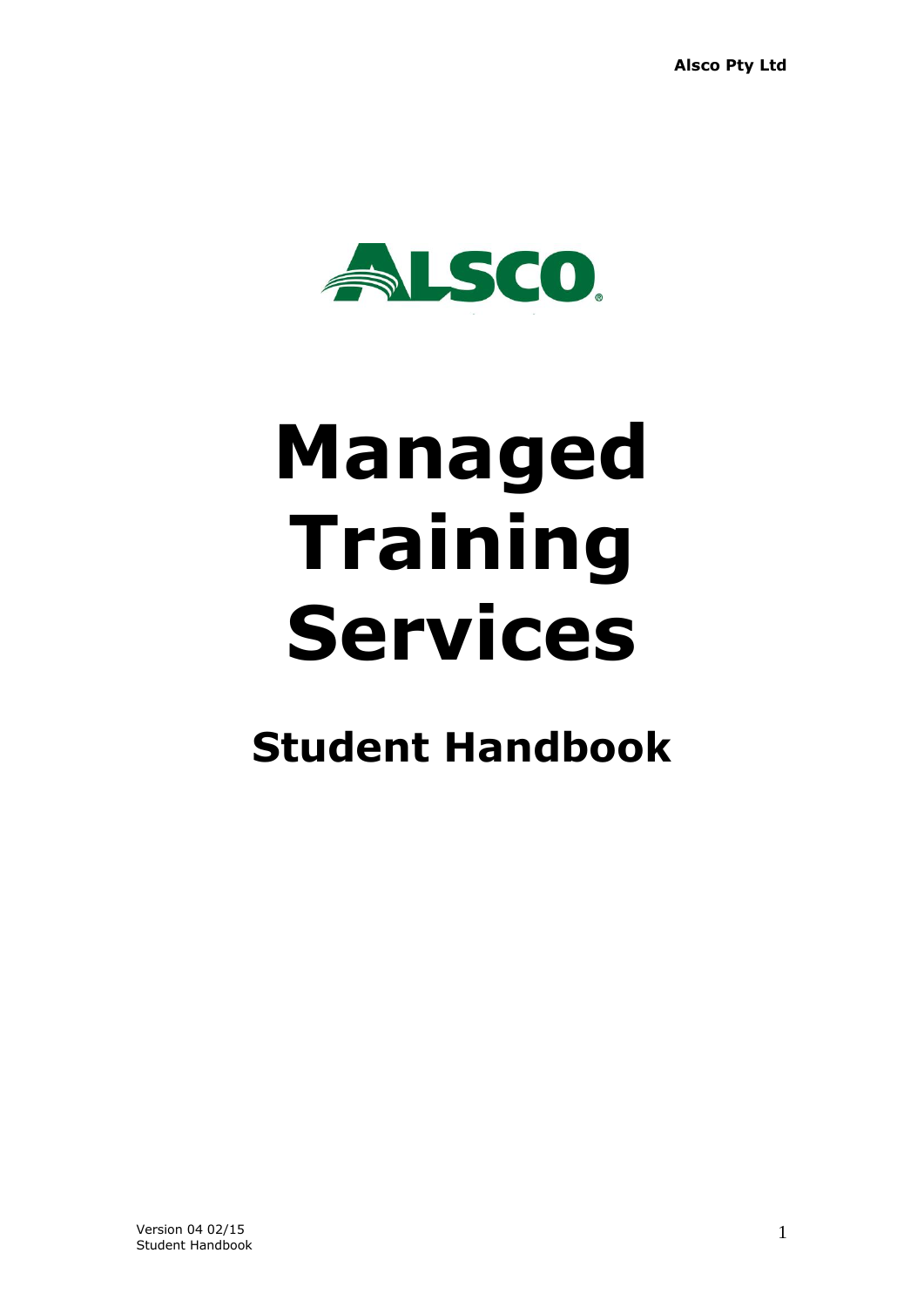#### **Copyright**

No part of this Student Handbook may be reproduced in any form or any means, may be electronic, mechanical, photocopying, recording, or otherwise, without the prior written consent of ALSCO MANAGED Training.

If required, additional copies of this Handbook can be available upon request by either emailing [admin@alscotraining.com.au](mailto:admin@alscotraining.com.au) or by calling customer service on 02 9851 4600

Even though every effort has been made to ensure that the information contained in this book is true and accurate, helped ever the author and publisher steps no responsibility for any loss, damage or injury arising from such information.

All websites referred to in this Handbook were accessed and deemed appropriate at the time of publication.

For more information, please contact Alsco Managed Training.

Alsco Managed Training Alsco PTY LTD RTO Number : 40581 118 Glendenning Road Glendenning, NSW 2761 Australia Phone: 1300 651 706 Fax: (02) 94374351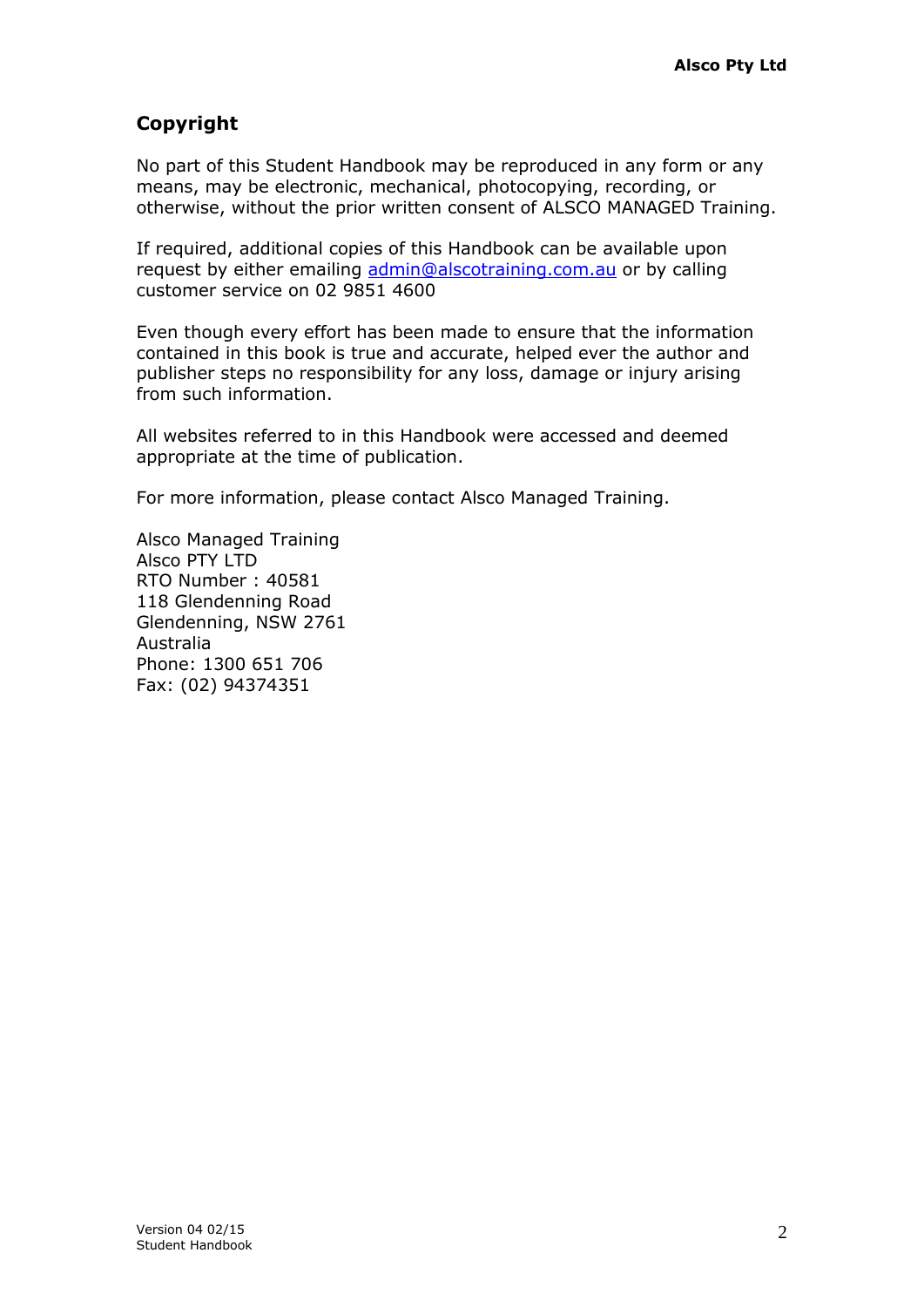### **Table of Content**

| Replacement of text and training workbooks 9               |  |
|------------------------------------------------------------|--|
|                                                            |  |
| Your language, literacy and numeracy skills 10             |  |
| Our continuous improvement of services 10                  |  |
|                                                            |  |
|                                                            |  |
|                                                            |  |
|                                                            |  |
|                                                            |  |
| Early resolution or complaints and appeals 11              |  |
|                                                            |  |
| Recognition of your existing skills and knowledge  12      |  |
|                                                            |  |
|                                                            |  |
|                                                            |  |
| Getting credit for your current competence  14             |  |
|                                                            |  |
|                                                            |  |
|                                                            |  |
|                                                            |  |
|                                                            |  |
| Appendix 2 - Privacy Policy - Information Release Form  16 |  |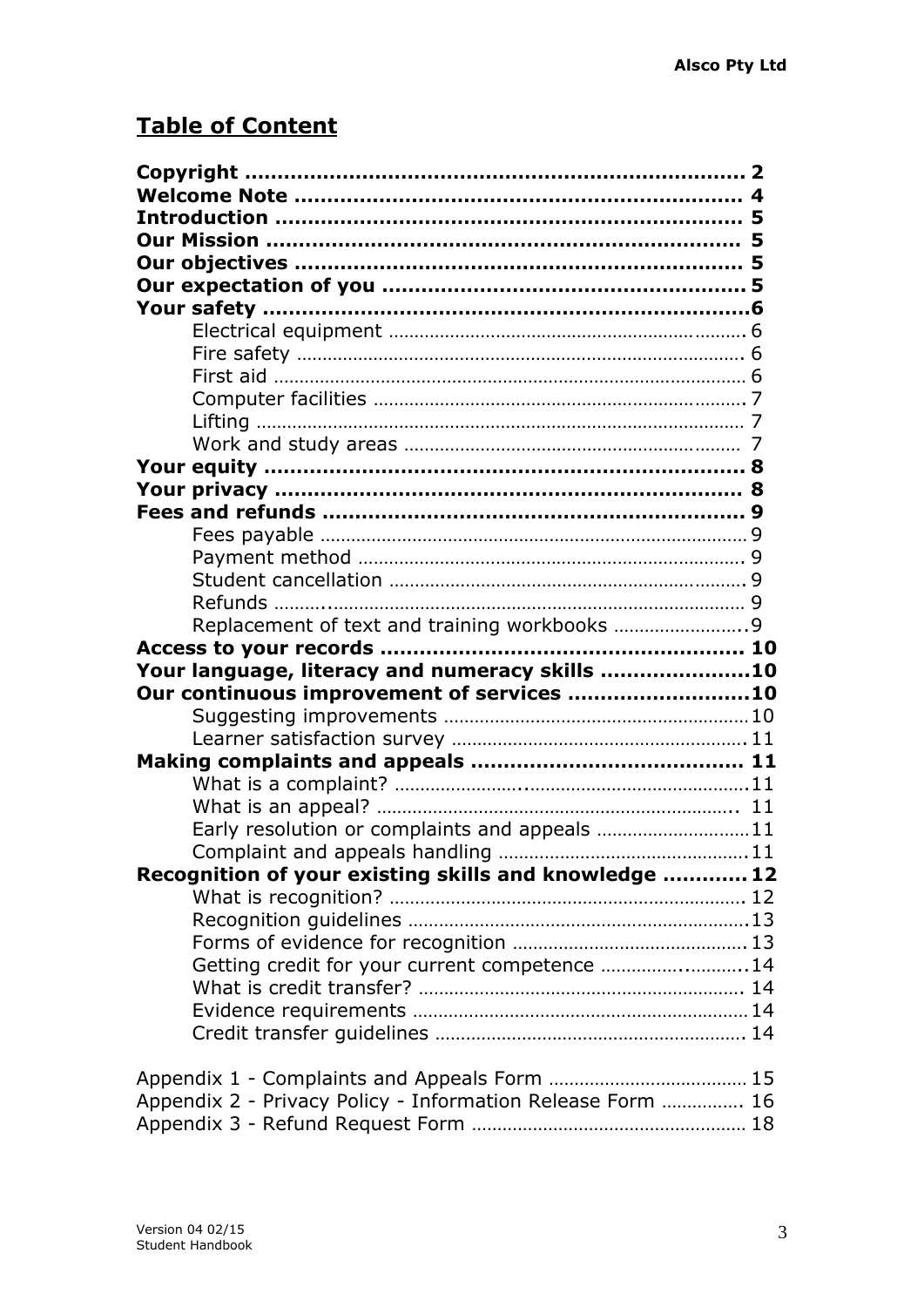## **Welcome**

Welcome and thank you for the choosing Alsco Managed Training.

Alsco Managed Training is dedicated to bringing you the most up-to-date, valid and fair training environment and learning program available. As a student, your commitment and desire to learn will see you succeed.

Alsco Managed Training always encourages the skills and knowledge learnt from the learning programs in the classroom, to be taken and applied to your workplace and even your daily life. Taking these skills and knowledge learnt to seek to create new ways of working to benefit you and the people around you.

Alsco Managed Training has a dedicated training and support team to help you on your journey of excellence and to achieve your goals. We continuously strive to improve our learning programs and facilities, therefore welcome your suggestions on how we can make these improvements. Any suggestion no matter how small would further the growth of both Alsco Managed Training and your learning.

Celli Clews Quality and Compliance Manager

Robert Carlile RTO Executive Officer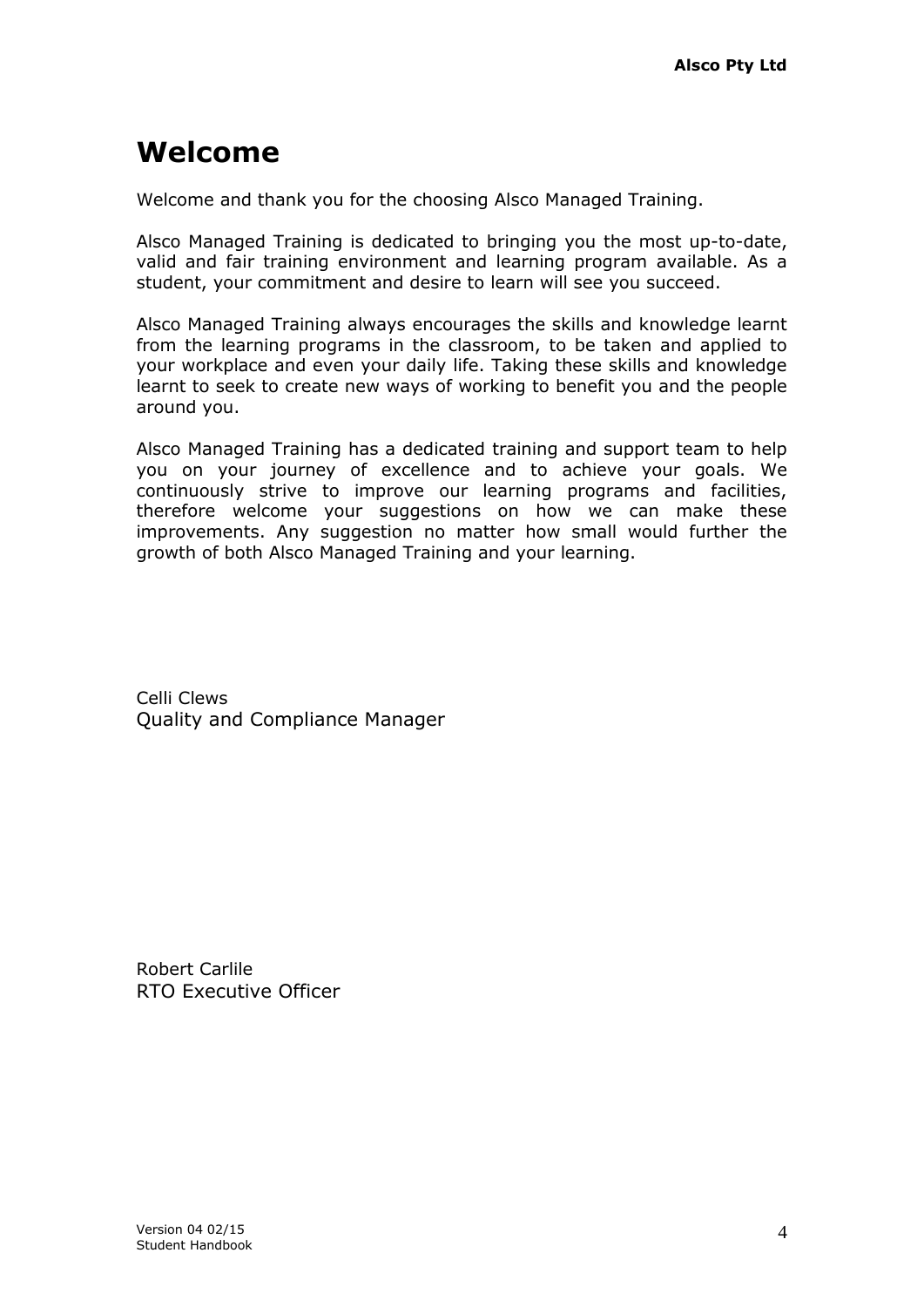#### **Introduction**

This information booklet is designed to provide you with information about the services provided by ALSCO MANAGED Training and our approach to providing you a safe, reliable and supportive environment to participate in training and assessment. This booklet does not provide you with specific information about a particular course offered by ALSCO MANAGED Training. This information is contained in the Course Brochure supplied separately.

#### **Our mission**

ALSCO MANAGED Training's mission is to deliver quality training assessment that meets the needs of learners and industry.

#### **Our objectives**

In recognition of this mission, our objectives are:

- People. We strive to attract, recruit and retain talented, competent and committed people. We promote excellent performance through leadership and professional development.
- Safety and equality. We are committed to providing an environment which is safe, equitable and which promotes a confident and productive training and assessment environment.
- Integrity and ethics. We conduct ourselves in accordance with shared and agreed standards of behaviour which holds ethical conduct and integrity as our highest priorities.
- Quality committed. We aspire to deliver consistent, high quality services and apply quality systems which support training and assessment excellence.
- Learner centred. We thrive on providing training and assessment that is learner centred and which supports lifelong learning. We respect our clients and strive to attract them time after time through high quality training and assessment experiences.
- Industry engagement. We recognise the value of industry engagement as the driving force in shaping our training and assessment strategies. We deliver training and assessment services which are founded on industry needs and expectations.

#### **Our expectation of you**

ALSCO MANAGED Training expects you:

- To contribute to learning in a harmonious and positive manner irrespective of gender, race, sexual preference, political affiliation, marital status, disability or religious belief.
- To comply with the rules and regulations of ALSCO MANAGED Training.
- To be honest and respectful, this includes not falsifying work or information and not conducting yourself in any way that may cause injury or offence to others.
- To be responsible for your own learning and development by participating actively and positively and by ensuring that you maintain progress with learning modules.
- To monitor your own progress by ensuring that assessment deadlines are observed.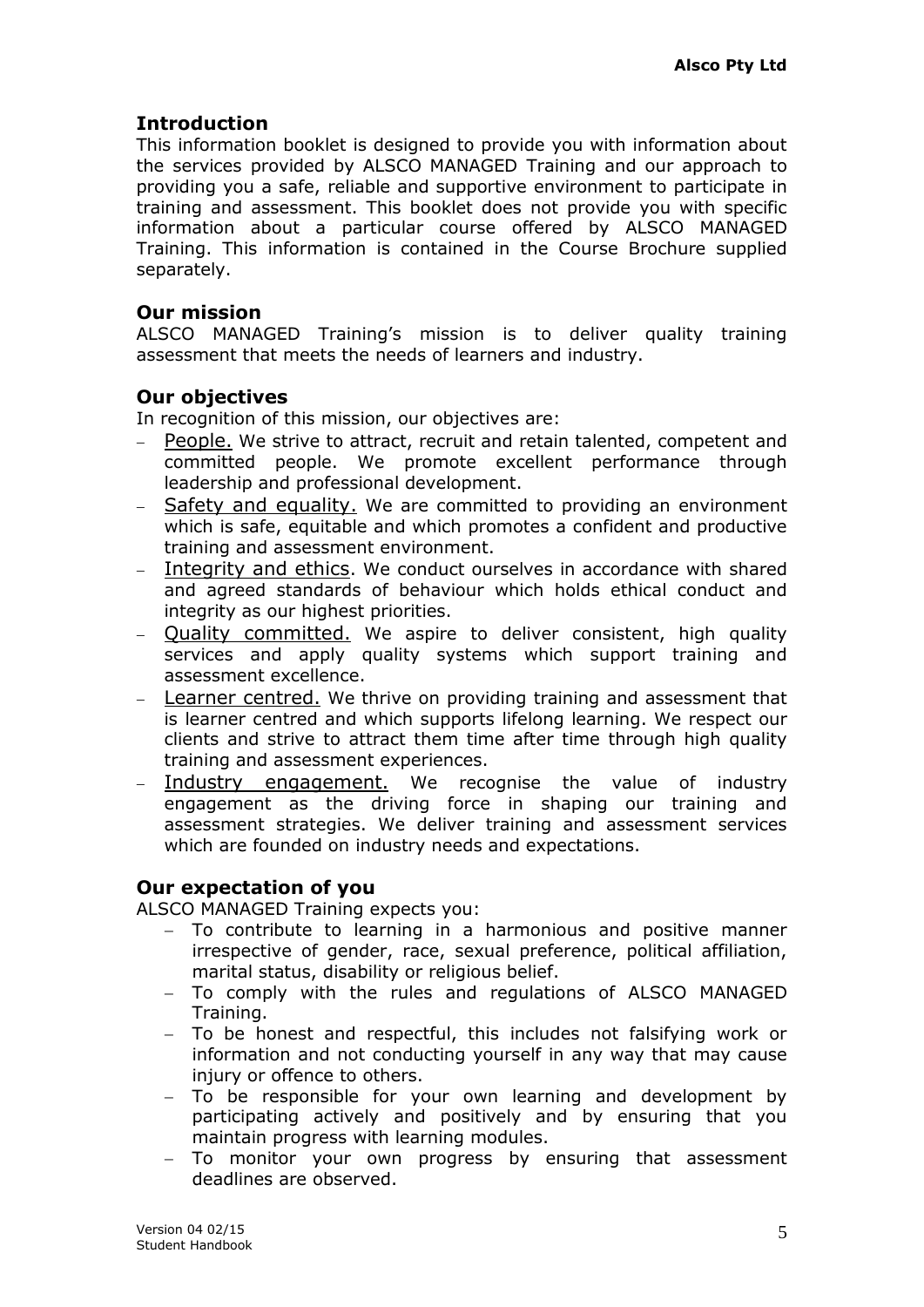- To utilise facilities and ALSCO MANAGED Training publications with respect and to honour our copyrights and prevent our publication from being distributed to unauthorised persons.
- To respect other students and ALSCO MANAGED Training staff members and their right to privacy and confidentiality.

#### **Your safety**

ALSCO MANAGED Training is committed to providing you a safe environment in which to participate in training and assessment. The following guidelines are provided as a basis for safe practice in the training environment:

- Know and observe details of emergency response and evacuation plans;
- Do not undertake activities which may cause injury to self or others;
- Be responsible for your own actions;
- No smoking at the training and assessment facilities or offices;
- Report all potential hazards, accidents and near misses to ALSCO MANAGED Training staff;
- No consumption of alcohol within training and assessment facilities or during the conduct of training and assessment;
- Keep training and assessment areas neat and tidy at all times:
- Seek assistance if you volunteer to lift items e.g. move furniture in a training area; and
- Observe hygiene standards particularly in eating and bathroom areas.

#### Electrical equipment

- Electrical equipment that is not working should be reported to ALSCO MANAGED Training staff.
- Electrical work should only be performed by appropriately licensed or trained personnel. Students, trainers and assessors should not undertake any task related to fixing electrical equipment such as lighting or electrical training aids.

#### Fire safety

- ALSCO MANAGED Training will undertake to communicate the procedures involved in evacuation and the location of fire equipment to students at each facility for each training and assessment event; and to users of the office at least twice each year.
- All users of a training and assessment facility need to be familiar with the location of all EXITS and fire extinguishers. Users will consult available maps to determine location.
- It is the user's responsibility to understand fire drill procedures displayed around the premises.
- Users are asked to attend any sessions on fire safety procedures and the use of fire safety devices.

#### First aid

- Provision for first aid facilities are available where training is delivered.
- All accidents must be reported to staff.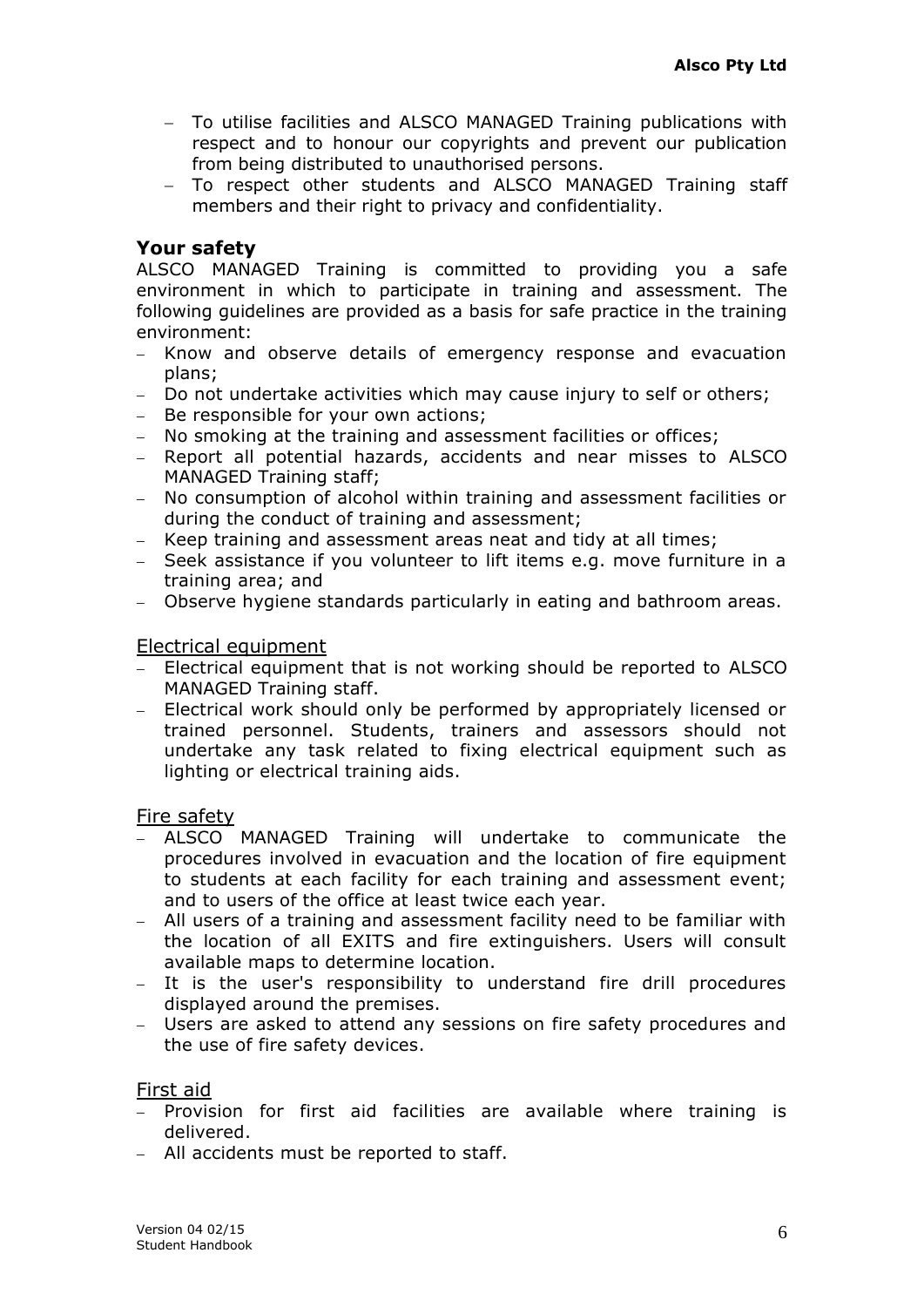- The accident and any aid administered must be recorded by staff involved.

#### Computer facilities

- Extended periods of work with computers can result in general fatigue and eye strain. Repetitive tasks and incorrect posture will result in consistent aches and pains.
- Current work health and safety (WH&S) guidelines indicate that people working for long periods at computers should organise their work so as to allow a five to ten minute rest every hour. This rest should include a change of position and stretching exercises as appropriate.
- Posture can be improved by adjusting chair height so that the operator's feet are comfortably placed on the floor (or footrest) and your arms are at an approximately 90-degree angle.
- The screen should be positioned to avoid reflection from lights and windows and at a suitable distance so that it can be easily read.

#### Lifting

 $\overline{a}$ 

- Students, trainers and assessors are encouraged not to lift anything related to the training and assessment provided by ALSCO MANAGED Training unless they do so voluntarily and taking all responsibility for any injury caused.
- Never attempt to lift anything that is beyond your capacity.
- Always bend the knees and keep the back straight when picking up items.
- If you have experienced back problems in the past do not attempt to lift heavy objects at all. Ask someone else to do it for you.

#### Work and study areas

- Always ensure that all work areas are clean and clear of clutter so as to avoid the danger of accident by tripping or falling over.
- $-$  Place all rubbish in the bins provided.
- If applicable, ensure that kitchen bench spaces are left clean and tidy and that all dishes are washed.
- If applicable, do not leave tea towels or any cleaning cloths in a bundle on the bench tops or draped near any bin.
- Do not sit or climb on any desks or tables.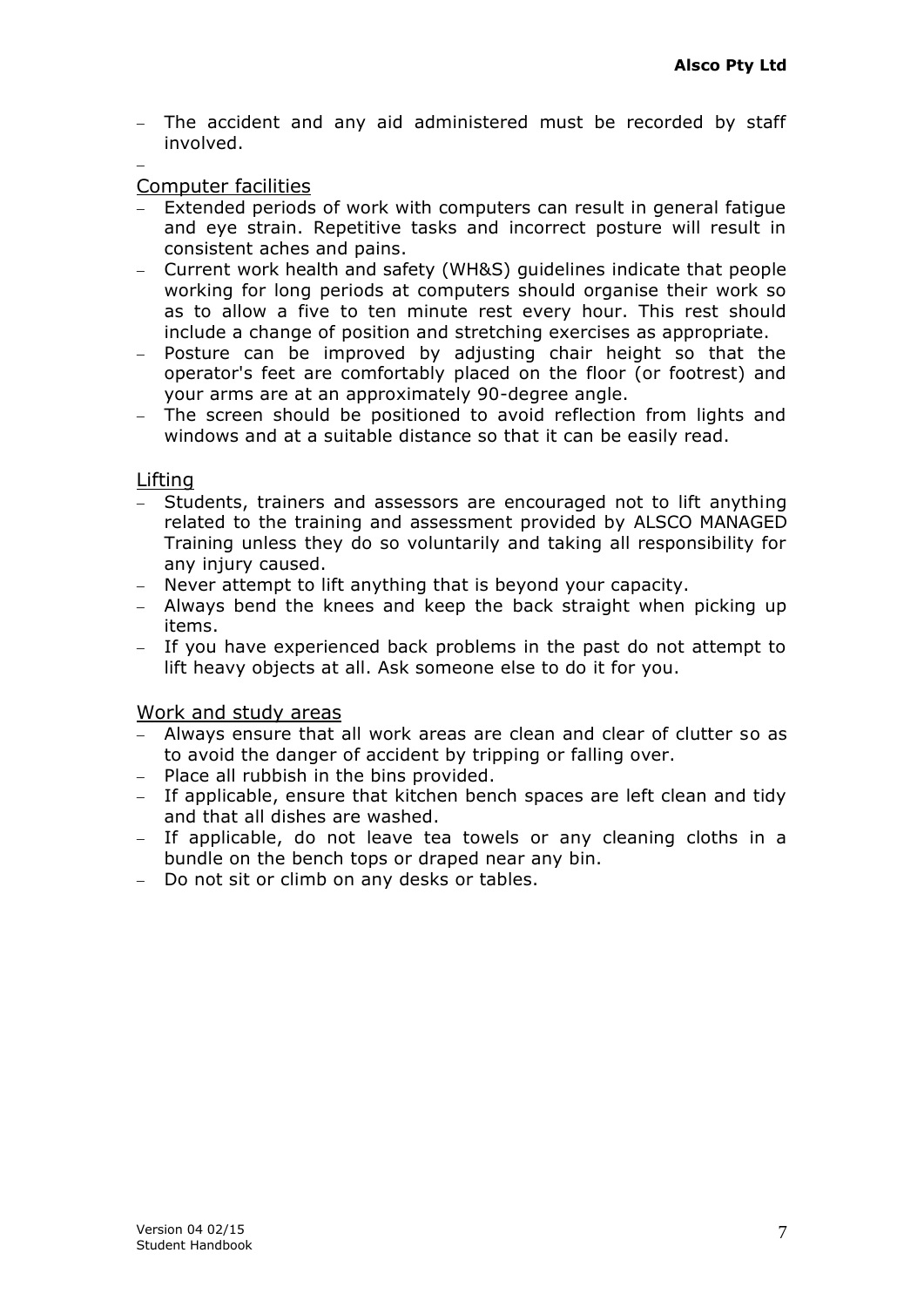#### **Your equity**

ALSCO MANAGED Training is committed to ensuring that the training and assessment environment is free from discrimination and harassment. All ALSCO MANAGED Training staff members (including contractors) are aware that discrimination and harassment will not be tolerated under any circumstances. In the event that discrimination and harassment is found to have occurred disciplinary action will be taken against any staff member who breaches this policy. Suspected criminal behaviour will be reported to police authorities immediately. Students should expect fair and friendly behaviour from ALSCO MANAGED Training staff members and we apply complaint handling procedures advocated by the Australian Human Rights and Equal Opportunity Commission (HREOC).

Students who feel that they have been discriminated against or harassed should report this information to a staff member of ALSCO MANAGED Training that they feel they can trust. This will initiate a complaints handling procedure which will be fair and transparent and will protect your rights as a complainant. Alternatively, if a student wishes to report an instance of discrimination or harassment to an agency external to ALSCO MANAGED Training, they are advised to contact the HREOC Complaints Info-line on 1300 656 419.

#### **Your privacy**

ALSCO MANAGED Training takes the privacy of students very seriously and complies with all legislative requirements. These include the Privacy Act 1988 and National Privacy Principles (2001).

Student information is only shared with external agencies such as registering authorities to meet compliance requirements as a Registered Training Organisation (RTO). All information shared is kept in the strictest confidence by both parties and is available on request.

In some cases we are required by law to make student information available to others such as the National Centre for Vocational Education and Research. In all other cases ALSCO MANAGED Training will seek the written permission of the student for such disclosure.

At any time, if you require your student information to be released to any external sources. You can requests ALSCO MANAGED Training to do so by completing and submitting the application form attached in appendix 2.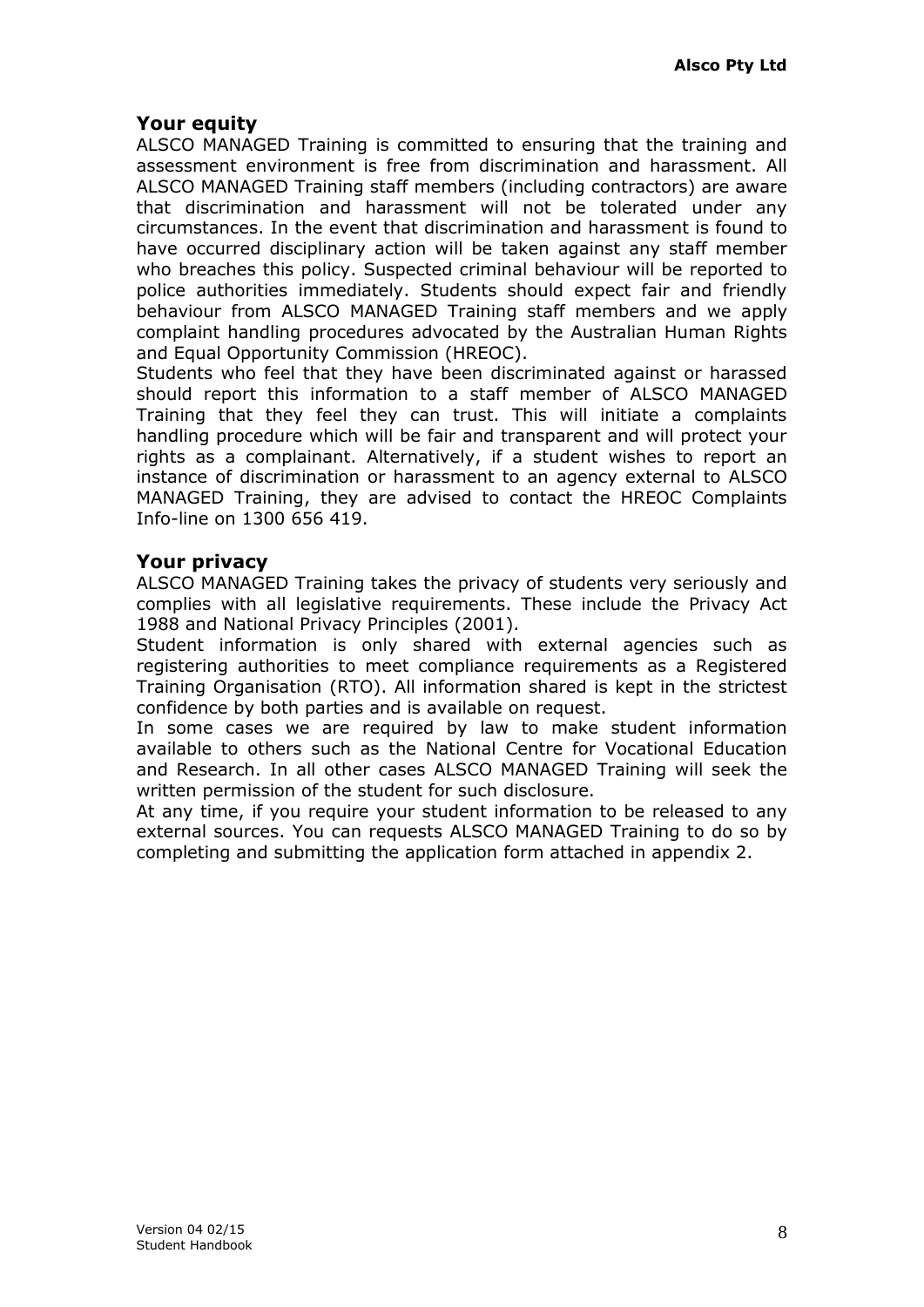#### **Fees and refunds**

In accordance with applicable State legislation, ALSCO MANAGED Training is entitled to charge fees for items or services provided to students undertaking a course of study. These charges are generally for items such as course materials or text books, student services and training and assessment services.

#### Fees payable

Fees are payable when the student has received notification of enrolment. Fees must be paid in full within 10 days of receiving an invoice from ALSCO MANAGED Training. ALSCO MANAGED Training may discontinue training if fees are not paid as required. For a full list of current fees and charges please request a copy of ALSCO MANAGED Training schedule of fees and charges.

#### Payment method

ALSCO MANAGED Training accepts payment for fees using:

- Credit Card
- Electronic Funds Transfer (account details available on request)
- Cheque (made payable to ALSCO Pty Ltd)

Payment in cash is discouraged.

#### Student cancellation

Students who cancel their enrolment part way through a training program must notify ALSCO MANAGED Training in writing at the soonest opportunity if consideration of fee reimbursement is required. Once ALSCO MANAGED Training is notified a refund will be issued for the component of training not commenced. ALSCO MANAGED Training is entitled to retain fees for any component of the course completed up until the point of notification by the student cancellation.

#### Refunds

Students who cancel their enrolment before the commencement of a training program will be entitled to a full refund of fees paid. Requests for refunds will be processed and transacted at the end of each month in which the cancelation notification was received.

Where a student has purchased a text or training workbooks and subsequently cancels, ALSCO MANAGED Training will not provide refunds for the text unless a written request for a refund is received and ALSCO MANAGED Training is satisfied that the text is in as-new condition.

A refund requests form will need to be completed and submitted to ALSCO MANAGED Training, this form can be found in attachment 3.

#### Replacement of text and training workbooks

Students who require replacement of issued text or training workbooks will be liable for additional charges to cover the cost of replacement. For a full list of replacement charges please refer to the ALSCO MANAGED Training schedule of fees and charges.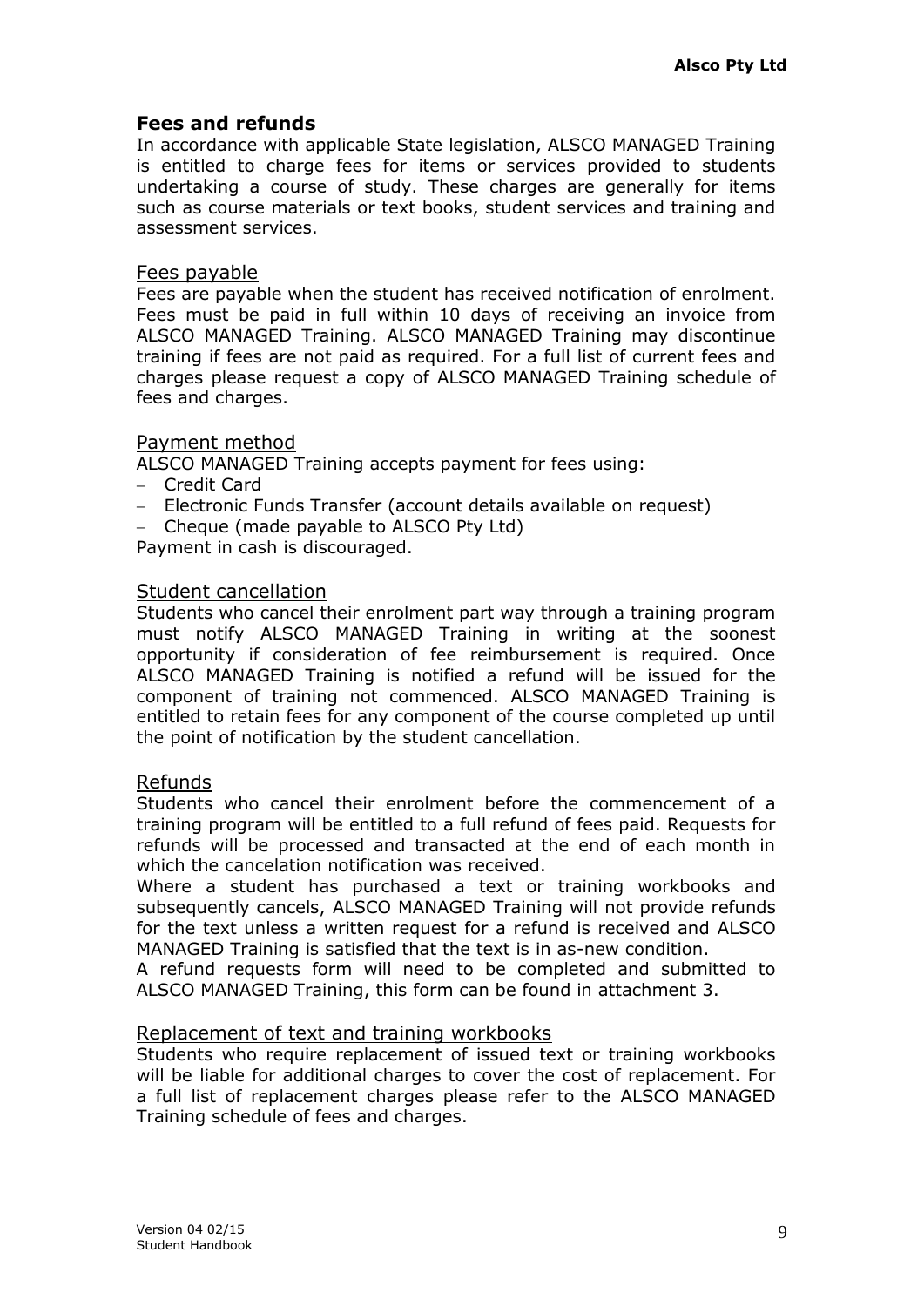#### **Access to your records**

You are entitled to have access to your student file and learning and assessment records on request. You may require these to monitor you progress with training or simply to go back and confirm something in a previous training module. Whilst these records will be retained by ALSCO MANAGED Training, you are welcome to have access anytime and request a copy. If you require access to your records, just ask your trainer and it will be organised immediately.

#### **Your language, literacy and numeracy skills**

Language, literacy and numeracy skills are critical to almost all areas of work. This is particularly true in many vocations where language, literacy and numeracy skills influence the performance of workplace tasks such as measuring, weighing and comprehending written work instructions.

To support this approach ALSCO MANAGED Training will:

- Assess a student's language, literacy and numeracy skills during their enrolment to ensure they have adequate skills to complete the training;
- Support students during their study with training and assessment materials and strategies that are easily understood and suitable to the level of the workplace skills being delivered;
- Provide clear information to students about the detail of the language, literacy and numeracy assistance available;
- Refer students to external language, literacy and numeracy support services that are beyond the support available within ALSCO MANAGED Training and where this level of support is assessed as necessary; and
- Negotiate an extension of time to complete training programs if necessary.

#### **Our continuous improvement of services**

ALSCO MANAGED Training is committed to the continuous improvement of our training and assessment services, student services and management systems. Central to this commitment is our approach to continuous improvement and the procedures we apply to achieve systematic and sustained improvement.

#### Suggesting improvements

The primary method of reporting opportunities for improvement by students is via the continuous improvement reporting procedure. This procedure allows any person to raise a Continuous Improvement Report for consideration by the Continuous Improvement Committee. Often these reports will be generated after an opportunity for improvement has been identified by a staff member or student. The Continuous Improvement Report template is available on request. Students are encouraged to provide feedback to ALSCO MANAGED Training so we can improve our services in the future.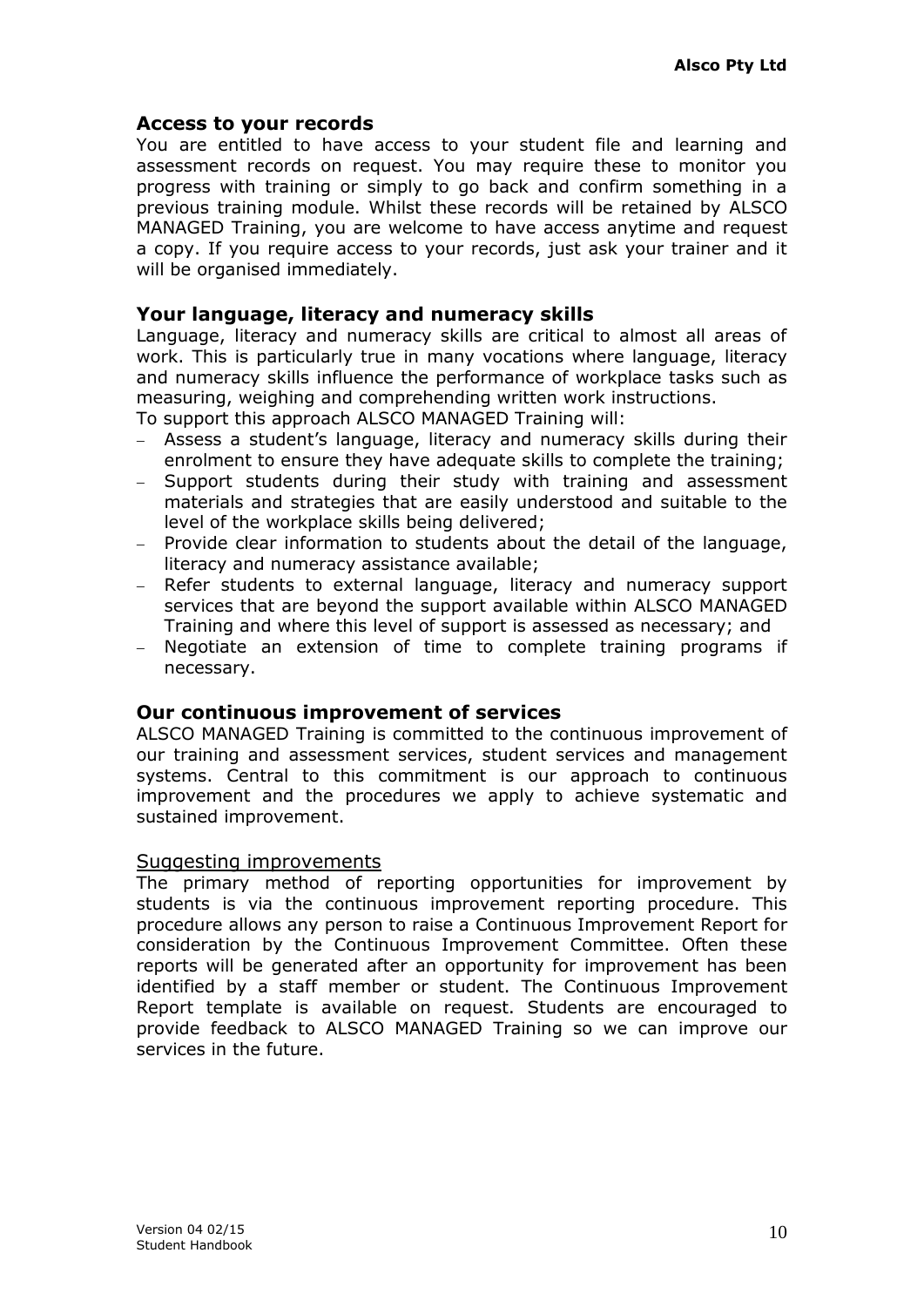#### Learner satisfaction survey

At the completion of your training program, you will be issued with an AQTF Learner Satisfaction Survey. This is a nationally consistent survey tool which is designed to collect feedback from students about their experience with an RTO and in undertaking nationally recognised training. Your completion and return of this survey is important to ALSCO MANAGED Training for our ongoing improvement of services and to enable us to report this information to our registering authority. Your assistance in gathering this survey data is greatly appreciated.

#### **Making complaints and appeals**

ALSCO MANAGED Training is committed to providing a fair and transparent complaints and appeals process that includes access to an independent external body if necessary.

#### What is a complaint?

A complaint is negative feedback about services or staff which has not been resolved locally. A complaint may be received by ALSCO MANAGED Training in any form and does not need to be formally documented by the complainant in order to be acted on. Complaints may be made by any person but are generally made by students and/or employers.

#### What is an appeal?

An appeal is an application by a student for reconsideration of an unfavourable decision or finding during training and/or assessment. An appeal must be made in writing and specify the particulars of the decision or finding in dispute. Appeals must be submitted to ALSCO MANAGED Training within 28 days of the student being informed of the assessment decision or finding.

#### Early resolution or complaints and appeals

In all cases, issues that arise during training and assessment that are the source of frustration or are in dispute should be resolved at the time they occur between the persons involved, where possible. Sometimes, it will not be possible and in these cases you are encouraged to come forward and inform us of your concerns with the confidence that you will be treated fairly.

#### Complaint and appeals handling

ALSCO MANAGED Training undertakes to apply the following principles to its complaints and appeals handling:

- A written record of all complaints and appeals is to be kept by ALSCO MANAGED Training including all details of lodgement, response and resolution.
- A complainant or person lodging an appeal is to be provided an opportunity to formally present his or her case at minimal or no cost.
- Each complainant or person lodging an appeal may be accompanied and/or assisted by a support person at any relevant meeting.
- The handling of a complaint or appeal is to commence within 10 working days of the lodgement of the complaint / appeal and all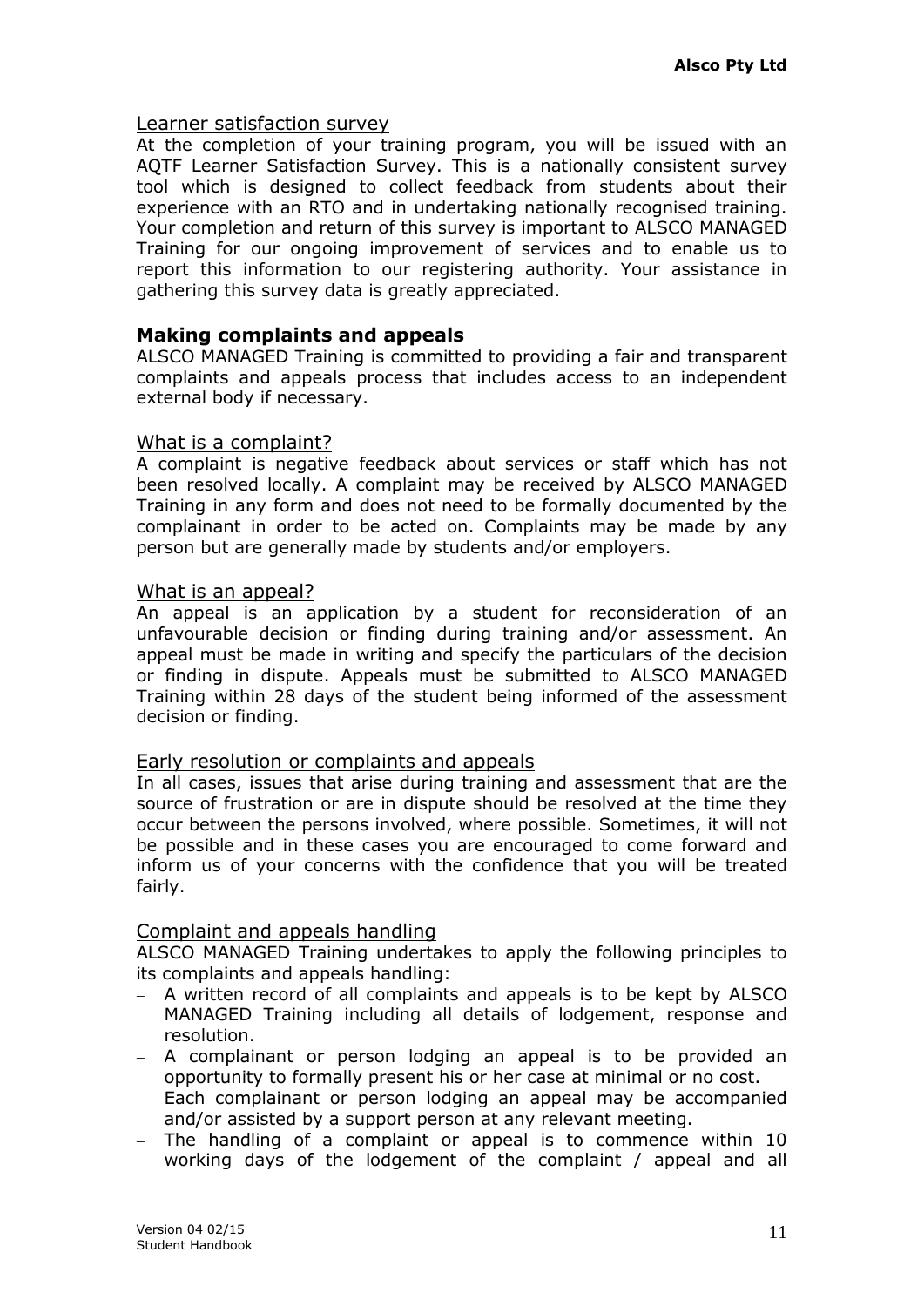reasonable measures are taken to finalise the process as soon as practicable.

- The complainant or person lodging an appeal is to be provided a written statement of the outcome, including details of the reasons for the outcome.
- The complainant or person lodging an appeal is to have the opportunity for a person or a body that is independent of ALSCO MANAGED Training to review his or her complaint or appeal following the internal ALSCO MANAGED Training complaint or appeals process. It is noted that a review of findings by an independent person or body will generally only relate to the appeals process and is less likely to be required in complaints handling.
- ALSCO MANAGED Training shall maintain the enrolment of the complainant or person lodging an appeal during the complaint or appeals process.
- Decisions or outcomes of the complaint or appeals process that find in the favour of the student or otherwise shall be implemented immediately.
- Complaints and appeals are to be handled in the strictest of confidence. No ALSCO MANAGED Training representative is to disclose information to any person without the permission of the ALSCO MANAGED Training Chief Executive Officer (CEO). Decisions to release information to third parties are only to be done after the complainant or person lodging the appeal has given permission for this to occur.
- Complaints and appeals are to be considered on the basis of procedural fairness and lead to opportunities for improvement as a Continuous Improvement Report.
- Any complaints and appeals can be lodged by completing and submitting the complaints and appeals for the attached in appendix 1.

#### **Recognition of your existing skills and knowledge**

In accordance with the requirements of the Australian Quality Training Framework (AQTF), ALSCO MANAGED Training provides the opportunity for students to apply to have prior learning recognised toward a qualification or units of competence for which they are enrolled.

#### What is recognition?

Recognition involves the assessment of previously unrecognised skills and knowledge that an individual has achieved outside the formal education and training system. Recognition assesses this unrecognised learning against the requirements of a unit of competence, in respect of both entry requirements and outcomes to be achieved. By removing the need for duplication of learning, recognition encourages an individual to continue upgrading their skills and knowledge through structured education and training towards formal qualifications and improved employment outcomes. This has benefits for the individual and industry. Most importantly, it should be noted that recognition is just another form of assessment.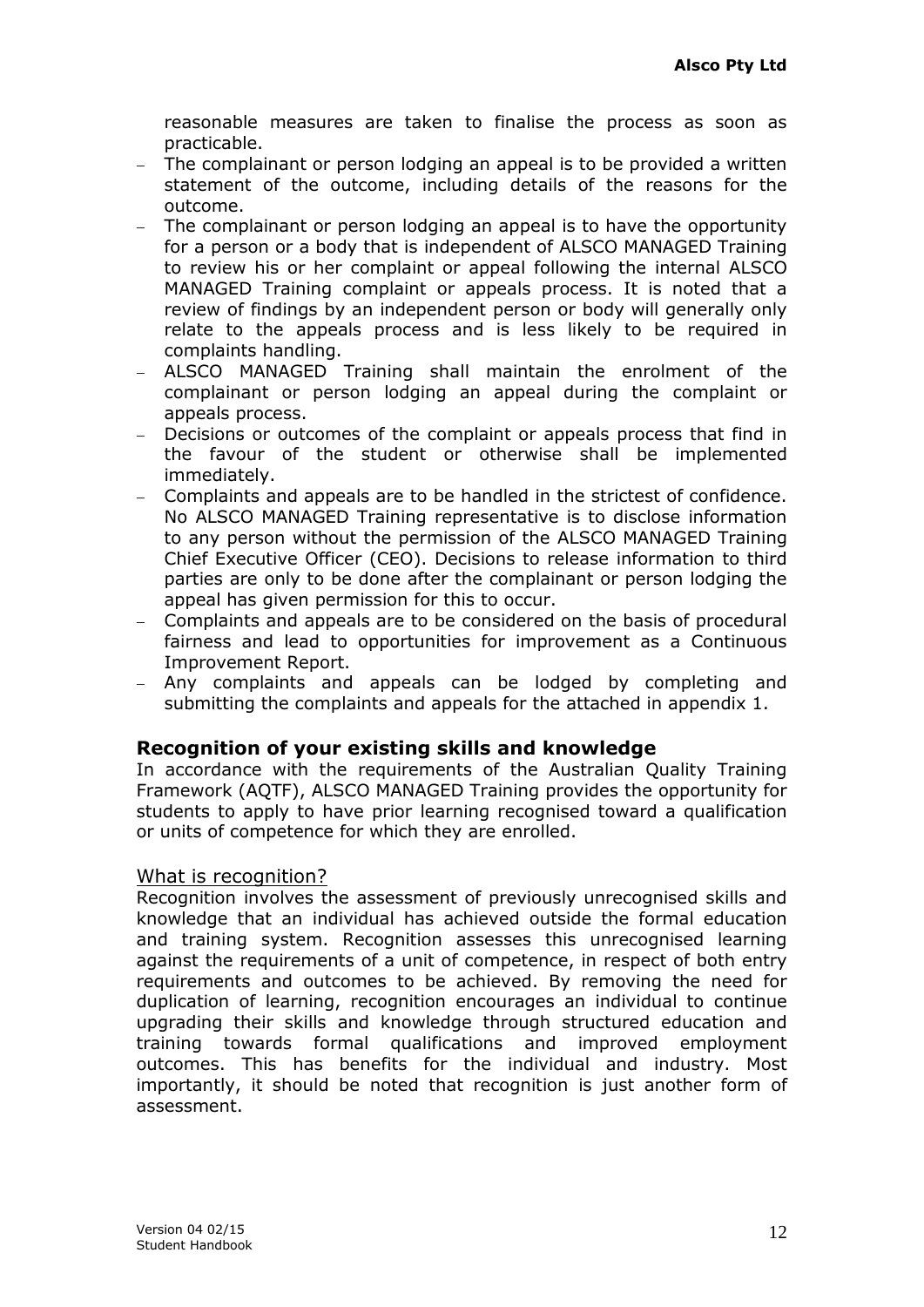#### Recognition guidelines

The following guidelines are to be followed when an application for recognition is received:

- Any student is entitled to apply for recognition in a course or qualification in which they are currently enrolled.
- Students may not apply for recognition for units of competence or a qualification which are not included in ALSCO MANAGED Training's scope of registration.
- Whilst students may apply for recognition at any time, they are encouraged to apply before commencing a training program. This will reduce unnecessary training and guide the student down a more efficient path to competence.
- Students who are currently enrolled in a training program are eligible to apply for recognition in that program at no additional charge.
- Assessment via recognition is to apply the principles of assessment and the rules of evidence.
- Recognition may only be awarded for whole units of competence.

#### Forms of evidence for recognition

Recognition acknowledges that workplace skills and knowledge may be gained through a variety of ways including both formal and informal learning or through work-based or life experience.

Like assessment, recognition is a process whereby evidence is collected and a judgement is made by an assessor or assessment team. The judgement is made on evidence provided by candidates of the skills and knowledge that they have previously learnt through work, study, life and other experiences, and that they are currently using. It also includes evidence to confirm a candidate's ability to adapt prior learning or current competence to the context of the intended workplace or industry.

Forms of evidence toward recognition may include:

- Work records;
- Records of workplace training;
- Assessments of current skills;
- Assessments of current knowledge;
- Third party reports from current and previous supervisors or managers;
- Evidence of relevant unpaid or volunteer experience;
- Examples of work products;
- Observation by an assessor in the workplace;
- Performance appraisal; or
- Duty statements.

Many of these forms of evidence would not be sufficient on their own. When combined together, with a number of evidence items, the candidate will start to provide a strong case for competence. ALSCO MANAGED Training reserves the right to require candidates to undertake practical assessment activities of skills and knowledge in order to satisfy itself of a candidate's current competence.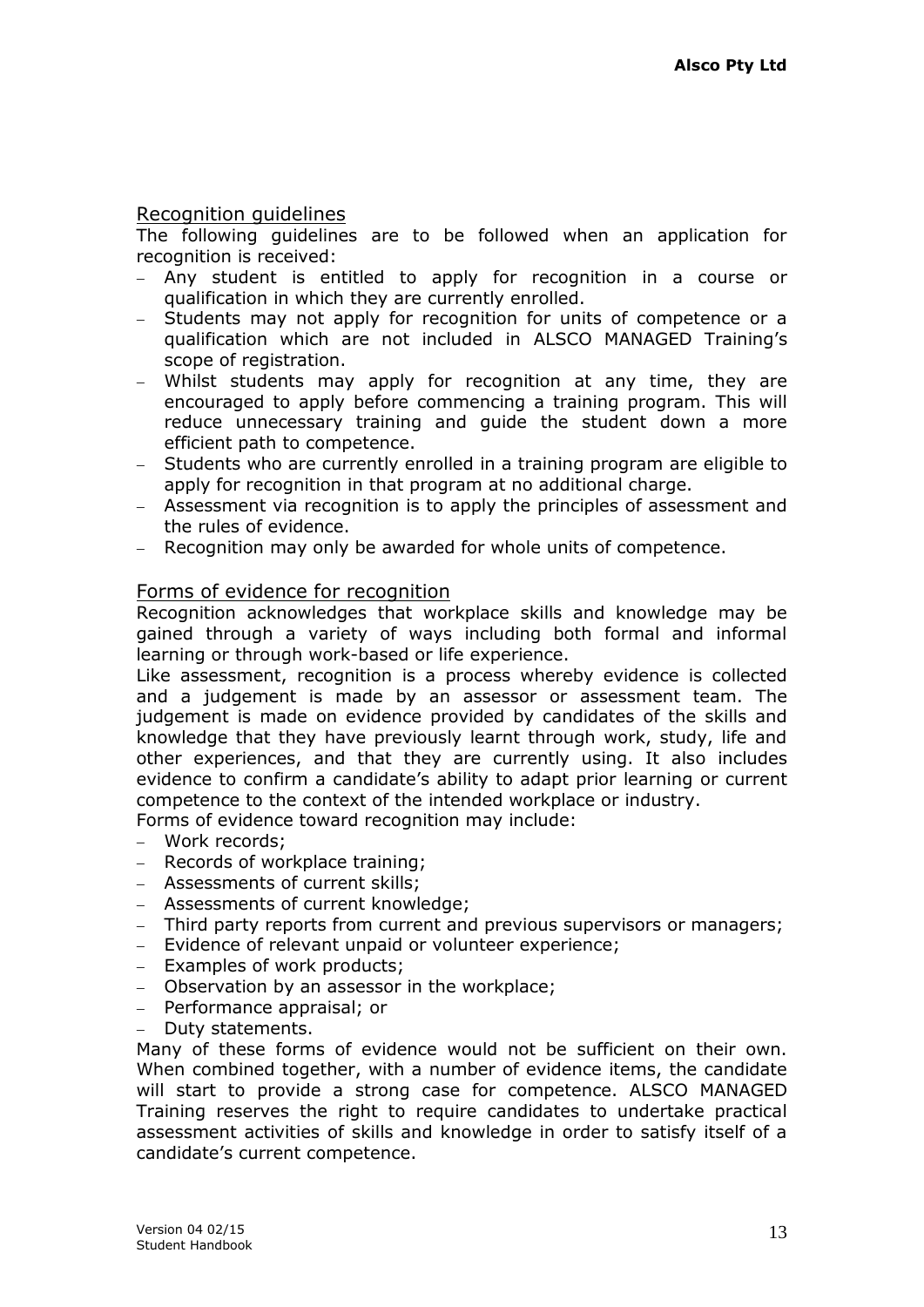#### Getting credit for your current competence

ALSCO MANAGED Training acknowledges the requirement as an RTO to recognise the awards issued by other RTOs. This is limited to outcomes that are drawn from the national skills framework being units of competence awarded and accurately identified in statements of attainment and qualifications.

#### What is credit transfer?

Credit transfer is the recognition of learning achieved through formal education and training. Under the AQTF, qualifications and statements of attainment issued by any RTO are to be accepted and recognised by all other RTOs. Credit Transfer allows a student to be awarded a unit of competency/module based on successful completion of the unit which has been previously awarded.

#### Evidence requirements

If you are seeking credit you are required to present your statement of attainment or qualification for examination by ALSCO MANAGED Training. These documents will provide the detail of what units of competence the applicant has been previously issued. You must provide satisfactory evidence that the statement of attainment or qualification is yours and that it has been issued by an Australian RTO. Statements of attainment or qualifications should be in the correct format as outlined in the Australian Qualifications Framework Implementation Handbook. You are required to submit copies only which are certified as a true copies of the original.

#### Credit transfer guidelines

The following guidelines are to be followed in relation to credit transfers:

- Any student is entitled to apply for credit transfer in a course or qualification in which they are currently enrolled.
- Students may not apply for credit transfer for units of competence or qualification which are not included in ALSCO MANAGED Training's scope of registration.
- Whilst students may apply for credit transfer at any time, they are encouraged to apply before commencing a training program. This will reduce unnecessary training and guide the student down a more efficient path to competence.
- The student does not incur any fees for credit transfer and ALSCO MANAGED Training does not receive any funding when credit transfer is granted.
- Credit transfer may only be awarded for whole units of competence. Where a mapping guide identifies a partial credit, this will not be considered for credit transfer and applicants will be advised to seek recognition.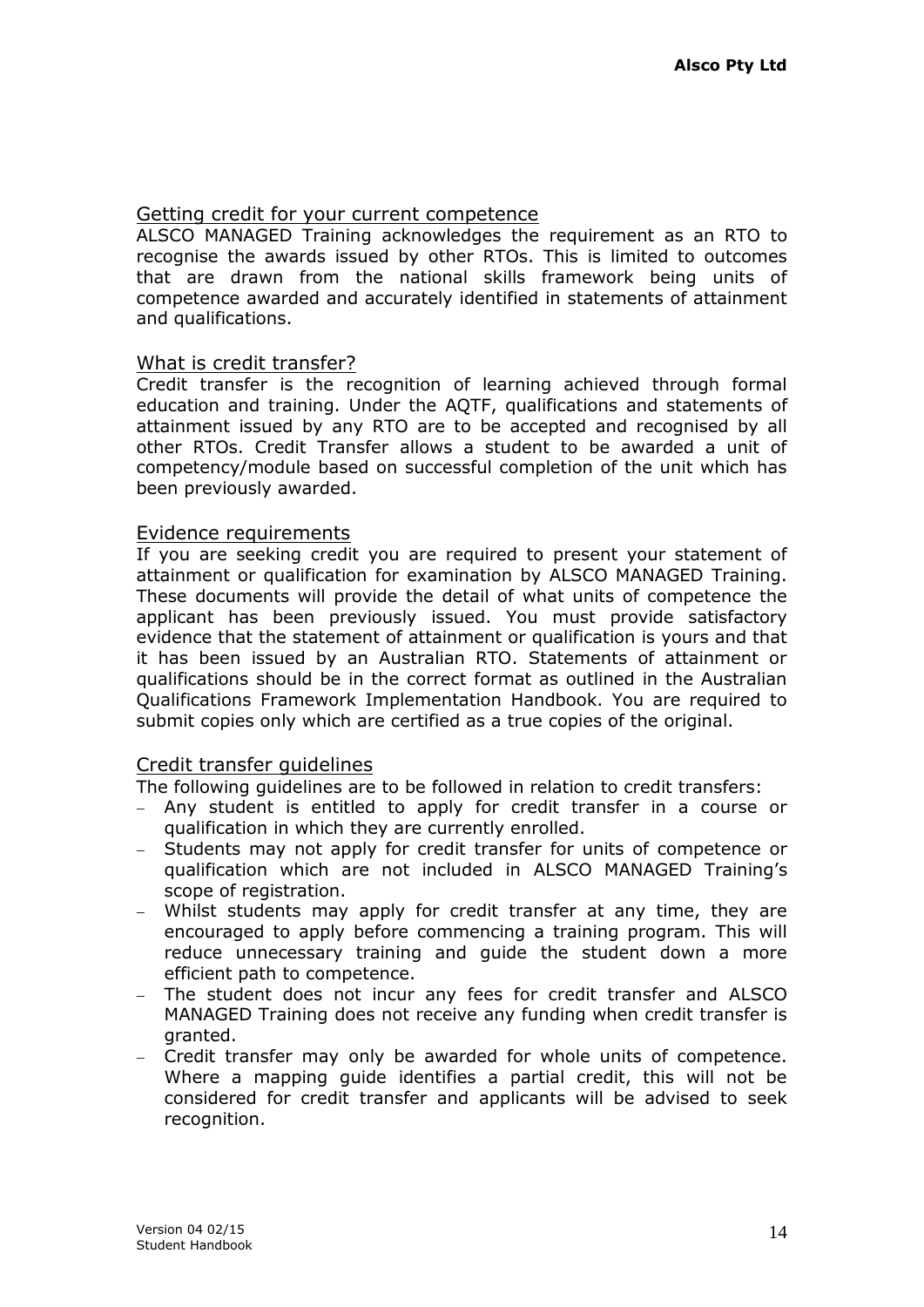#### **Appendix 1**

#### **Complaints and Appeals Form**

| Surname:                                                                 | <b>Title:</b> |  |
|--------------------------------------------------------------------------|---------------|--|
| <b>First Given Name:</b>                                                 |               |  |
| <b>Course title:</b>                                                     |               |  |
| Trainer / Assessor:                                                      |               |  |
| <b>Date of occurrence:</b>                                               |               |  |
| Reason for your submission:                                              |               |  |
| <b>Occurrences leading up to</b><br>this submission:                     |               |  |
| What outcomes are you<br>seeking or expect:                              |               |  |
| Can we improve our system<br>to avoid these situations in<br>the future: |               |  |

By signing this form, I certify that the information provided is true and correct.

| Signed: |  |  | Date: |
|---------|--|--|-------|
|         |  |  |       |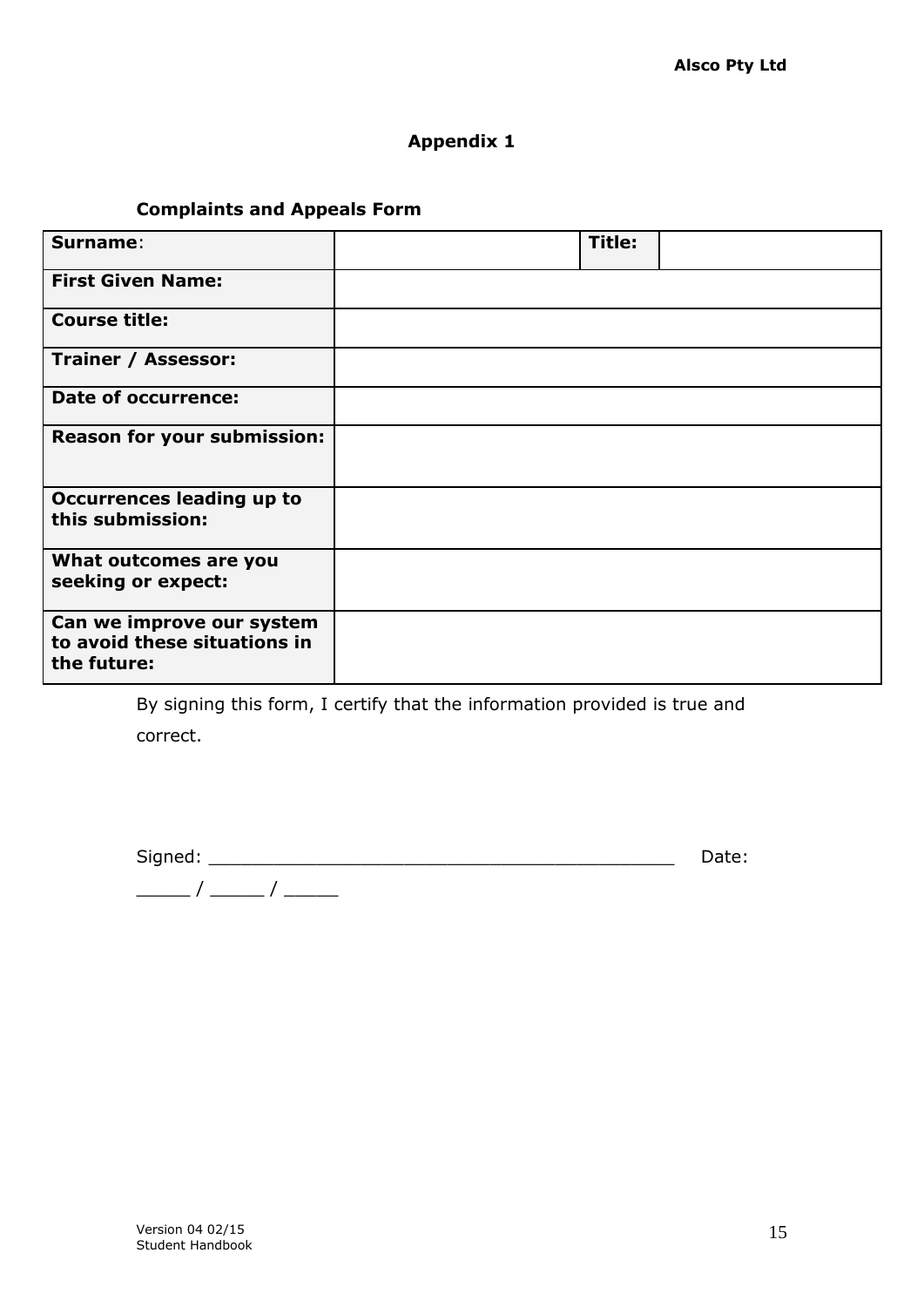#### **Appendix 2**

#### **Privacy Policy**

#### **Information Release Form**

| <b>Student Information</b> |  |  |
|----------------------------|--|--|
| Full name:                 |  |  |
| Date of birth:             |  |  |
| Address:                   |  |  |
| Student number:            |  |  |
| Course:                    |  |  |

| Information to be released - Please tick |                     |           |  |  |
|------------------------------------------|---------------------|-----------|--|--|
| □ Name                                   | □ Date of birth     | □ Address |  |  |
| □ Enrolment details                      | □ Phone             | □ Mobile  |  |  |
| □ Email                                  | □ Emergency contact | □ Other   |  |  |
| Please specify other:                    |                     |           |  |  |
|                                          |                     |           |  |  |
|                                          |                     |           |  |  |
|                                          |                     |           |  |  |
|                                          |                     |           |  |  |
|                                          |                     |           |  |  |
|                                          |                     |           |  |  |
|                                          |                     |           |  |  |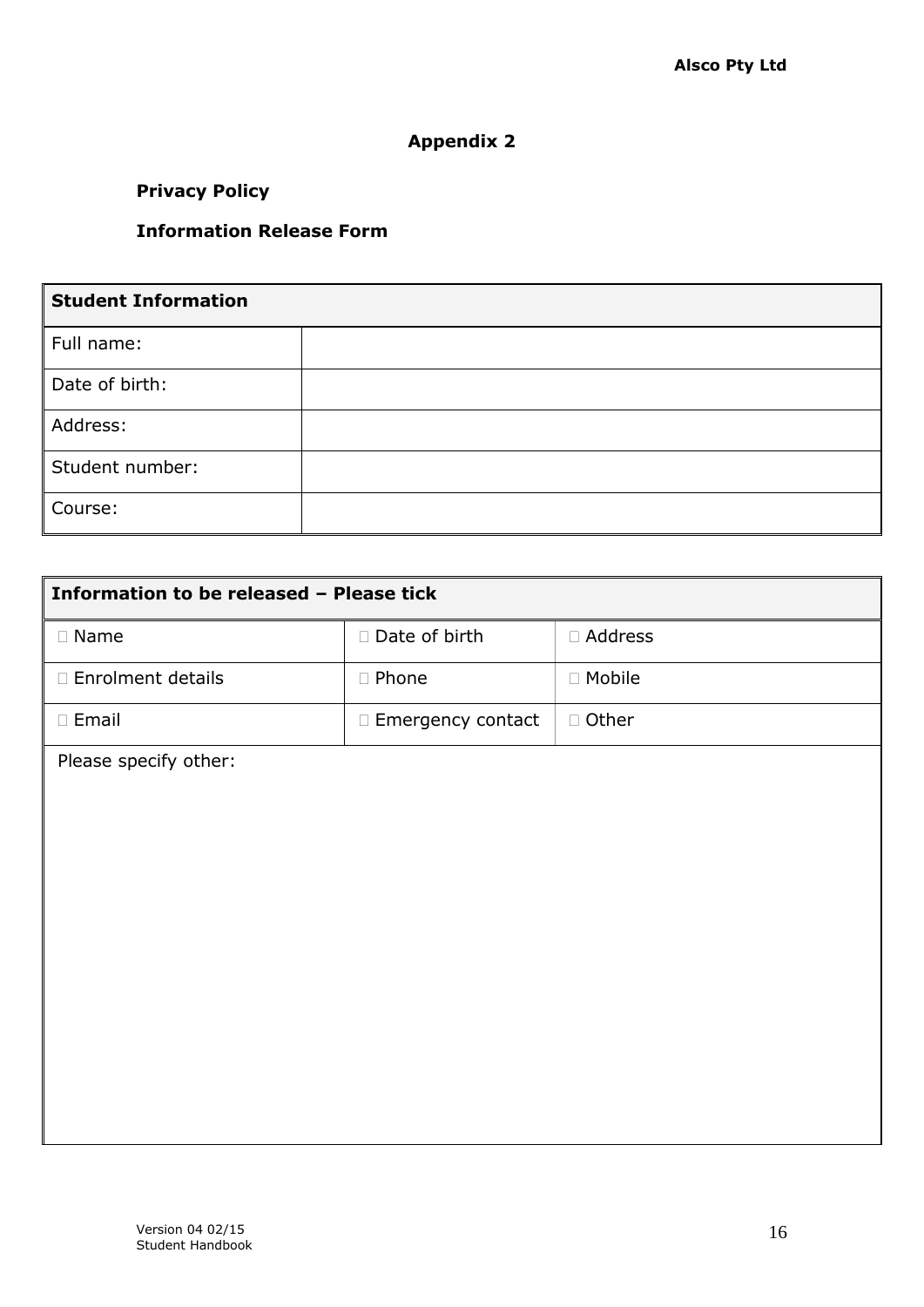Organisation information being released to:

I hereby authorise ALSCO MANAGED Training to disclose the information as per this release form to the organisation identified above.

Signature: \_\_\_\_\_\_\_\_\_\_\_\_\_\_\_\_\_\_\_\_\_\_\_\_\_\_\_Date / /

The personal information supplied and collected in this form is subject to the Privacy Act 1988 (Commonwealth) and will be treated in accordance with the Privacy Policy of ALSCO MANAGED Training. A full copy of the Privacy Policy of ALSCO MANAGED Training is available on request.

Please return completed form to:

ALSCO MANAGED Training PO BOX 443 Plumpton, NSW 2064 Or Fax to 02 9437 4351